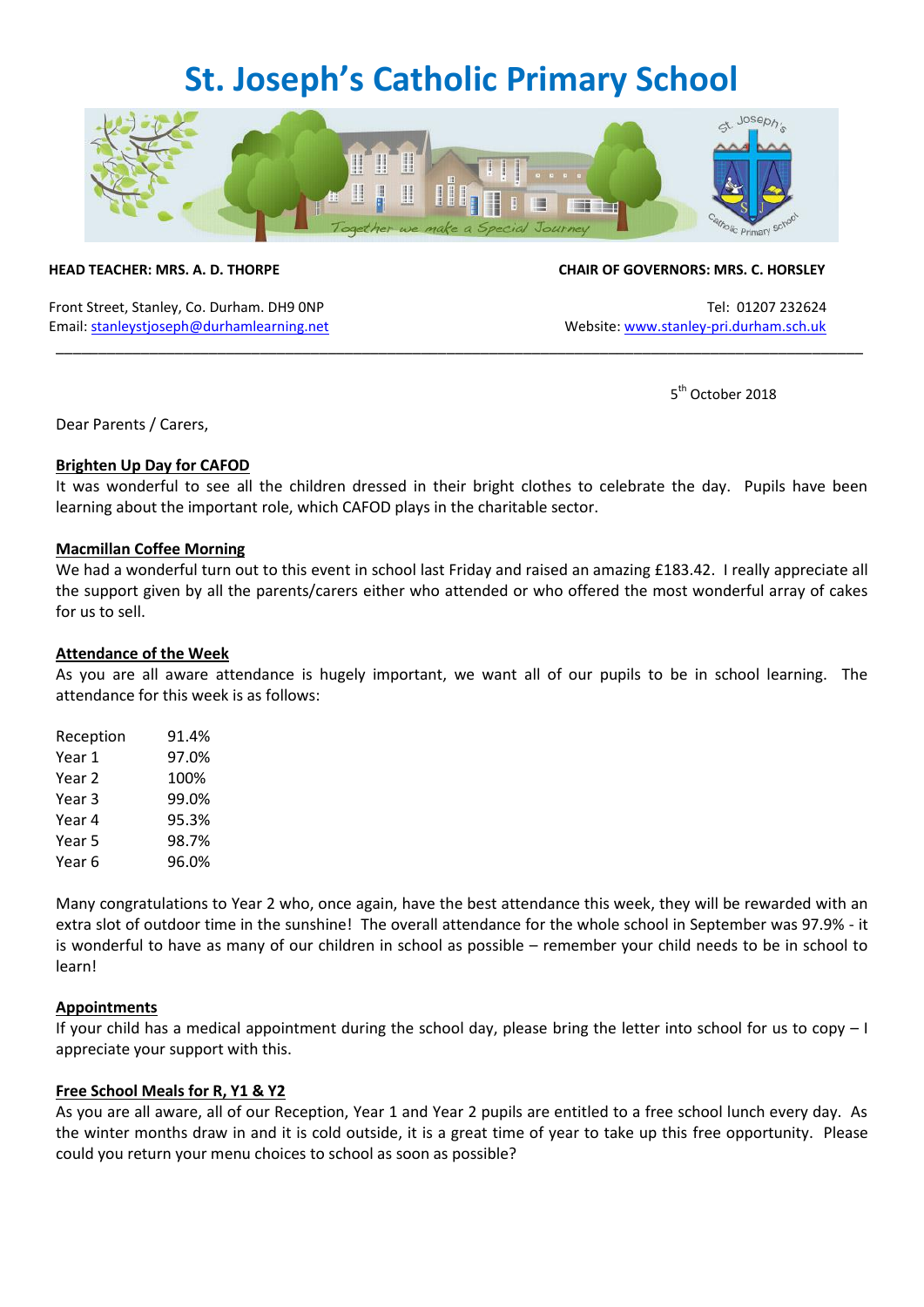#### **After School Clubs**

Could all parents/carers note that after school clubs will continue as this week. The last session will be on Friday 30<sup>th</sup> November 2018 with the exception of Multiskills on a Tuesday and Netball on a Thursday, which will both run to the  $11<sup>th</sup>$  and  $13<sup>th</sup>$  December respectively.

#### **Dropping off and collecting arrangements**

Could all parents/carers please ensure that they stand behind the cones when the children are lining up in the morning as too many adults standing too close to them in a bunch overawe some of our children? After school when collecting the children I would once again ask parents/carers to stand behind the cones and not next to the classrooms, the children in Year 5 and Year 6 are still in lessons and find parents leaning on the windows and chatting a real distraction to their learning. I really appreciate all your support and help in this matter.

#### **House Points**

House points for this week are as follows, well done to everyone for all their hard work. **St Bede – 329 House Points! St Cuthbert – 340 House Points! St Aidan – 349 House Points! St Oswald – 284 House Points!**

#### **Pontop Partnership Worship evening**

All our Year 5, Year6 and Year 7 pupils from the parish are invited to attend the Pontop Partnership Worship evening. Venue: St Mary's, Pemberton Road, Blackhill, Consett DH8 8JD

#### **NSPCC**

As you know, the NSPCC has been in school giving free safeguarding assemblies and workshops, so if any parent/carer would like to donate to this worthwhile charity we would happily forward your donation.

#### **School Fair**

Tonight, Friday 5<sup>th</sup> October there will be a school fair held in the hall from 3:30pm – All are very welcome to come and support this mini event!

#### **St Joseph's Sacristy**

THANK YOU to everyone who participated in helping to sort out St Joseph's sacristy, to enable the parish to have their first Coffee Morning on Thursday morning. If anyone would like to be part of a rota helping with the coffee mornings please sign the list at the back of St Joseph's church. The parish is always looking to welcome new volunteers.

I hope you all have a safe and restful weekend ready for the new week on Monday morning

Kind regards,

**Mrs A. D. Thorpe Headteacher**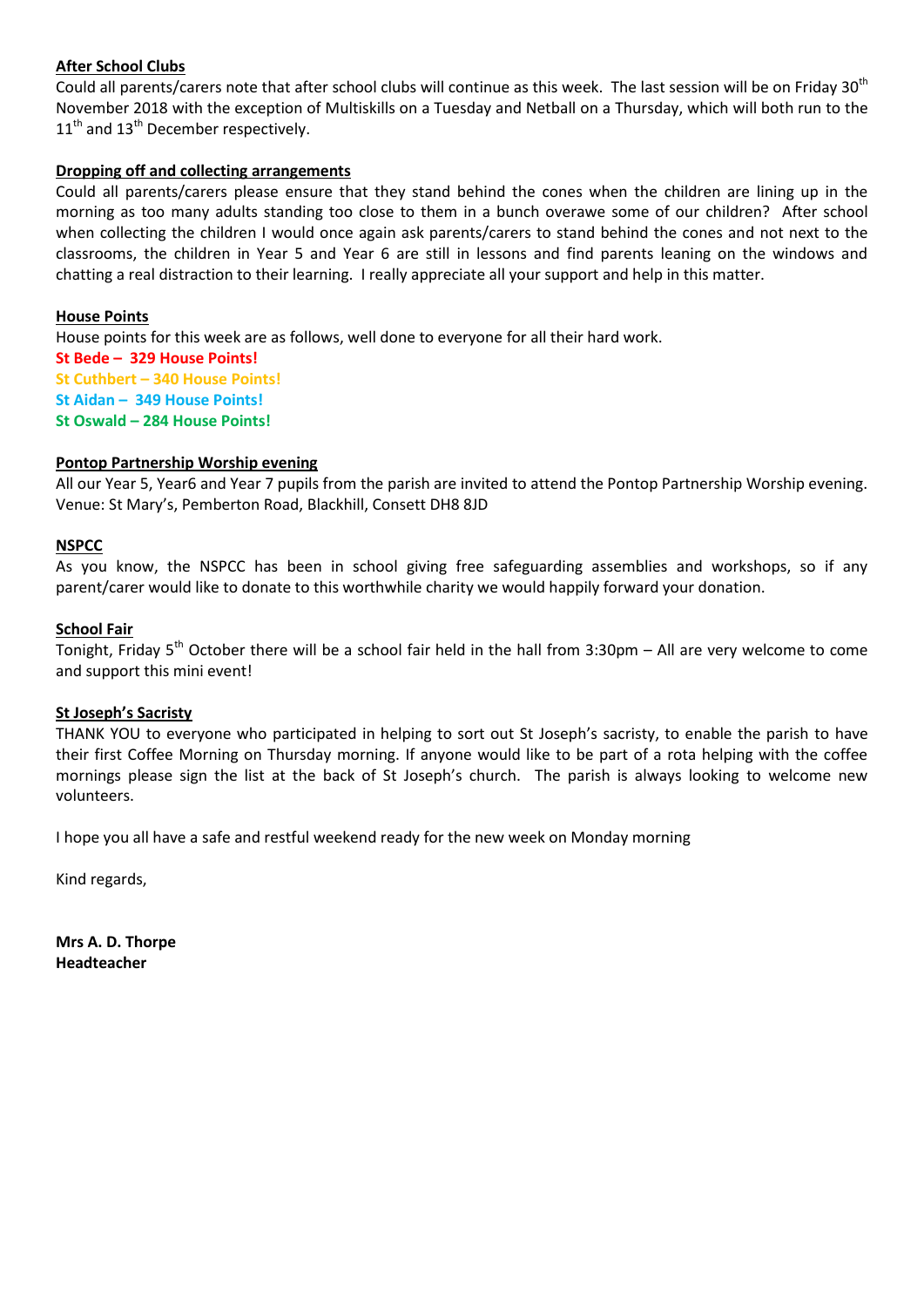# **The Autumn Term 'Dates for the Diary'**

| <b>Date</b>                | Details of the Events (Updated 05/10/2018)                                                                                                                                                                                                      |  |
|----------------------------|-------------------------------------------------------------------------------------------------------------------------------------------------------------------------------------------------------------------------------------------------|--|
| September                  |                                                                                                                                                                                                                                                 |  |
| 13/09/2018                 | Roald Dahl Day - Pupils to come dressed in a costume related to their favourite                                                                                                                                                                 |  |
|                            | character from any of his books                                                                                                                                                                                                                 |  |
| 19/09/2018                 | NSPCC in school delivery of Key Stage appropriate assemblies encouraging children<br>to keep themselves safe                                                                                                                                    |  |
| 20/09/2018 9:30am          | Whole school Welcome Mass in church - All are Welcome                                                                                                                                                                                           |  |
| 20/09/2018 4:30pm          | Welcome meeting for all parents wanting their child to attend the First Holy<br>Communion Preparation Programme at St Joseph's Church. A list of dates will be                                                                                  |  |
|                            | handed out for you to add to your diaries                                                                                                                                                                                                       |  |
| 24/09/2018 9:15am          | Year 6 Families are invited to come to the Childs Class Liturgy in the school hall                                                                                                                                                              |  |
| 26/09/2018                 | European Day of Languages - Pupils are all invited to come into school wearing the<br>colour of the country they will be learning about. Pupils will take part in lots of fun<br>activities associated with the country they are learning about |  |
|                            | Reception - France                                                                                                                                                                                                                              |  |
|                            | Year 1 - Spain                                                                                                                                                                                                                                  |  |
|                            | Year 2 - Germany                                                                                                                                                                                                                                |  |
|                            | Year 3 - Portugal                                                                                                                                                                                                                               |  |
|                            | Year 4 - Belgium                                                                                                                                                                                                                                |  |
|                            | Year 5 - Italy                                                                                                                                                                                                                                  |  |
|                            | Year 6 - The Netherlands                                                                                                                                                                                                                        |  |
| 26/09/2018                 | NSPCC Workshops in school with Year 5 & Year 6                                                                                                                                                                                                  |  |
| 26/09/2018 2:00pm          | NSPCC Safety Workshop for parents and carers in school - All Welcome                                                                                                                                                                            |  |
| 28/09/2018                 | Macmillan Coffee Morning in the school hall - All are welcome                                                                                                                                                                                   |  |
|                            | We would gratefully accept any donations of cake to sell and all monies raised will                                                                                                                                                             |  |
|                            | be forwarded to Macmillan Cancer Care                                                                                                                                                                                                           |  |
| <b>October</b>             |                                                                                                                                                                                                                                                 |  |
| 1/10/2018                  | Brighten Up day for CAFOD - Pupils to come to school dressed in their most                                                                                                                                                                      |  |
|                            | colourful clothes to celebrate the work they do across the world                                                                                                                                                                                |  |
| 04/10/2018 8:30am -        | Nurse Alison is available for a drop in session for parents/carers                                                                                                                                                                              |  |
| 9:30am                     |                                                                                                                                                                                                                                                 |  |
| 5/10/2018                  | School fair in the school hall                                                                                                                                                                                                                  |  |
| $5/10/2018 - 10/10/2018$   | World Space Week - Events happening during the school day for pupils                                                                                                                                                                            |  |
| 8/10/2018                  | Faith in Action Workshop in school - Year 6 pupils only                                                                                                                                                                                         |  |
| 10/10/2018                 | Big Soup Event for Reception and Year 1 parents - Straight after school                                                                                                                                                                         |  |
|                            | We would appreciate any volunteers to come into school and help to refurbish the                                                                                                                                                                |  |
|                            | outdoor area and then enjoy soup made by the children using vegetables grown in                                                                                                                                                                 |  |
|                            | the school garden.                                                                                                                                                                                                                              |  |
|                            | Please see Mrs Hull or Mrs Quiney for details                                                                                                                                                                                                   |  |
| 15/10/2018 9:15am          | Year 5 Families are invited to come to the Childs Class Liturgy in the school hall                                                                                                                                                              |  |
| 17/10/2018 6:00pm -        | Year 5, Year6 and Year 7 pupils from the parish are all invited to attend the Pontop                                                                                                                                                            |  |
| 7:30pm                     | Partnership Worship evening. Venue: St Mary's, Pemberton Road, Blackhill, Consett DH8<br>8JD                                                                                                                                                    |  |
| 19/10/2018 9:30am          | Whole school Harvest festival Mass in church - All are welcome                                                                                                                                                                                  |  |
| 20/10/2018 - 28/10/2018    | Half Term Holidays                                                                                                                                                                                                                              |  |
| $31/10/20185:00 - 6:30$ pm | Halloween Disco - Ticket details to follow                                                                                                                                                                                                      |  |
|                            |                                                                                                                                                                                                                                                 |  |
| <b>November</b>            |                                                                                                                                                                                                                                                 |  |